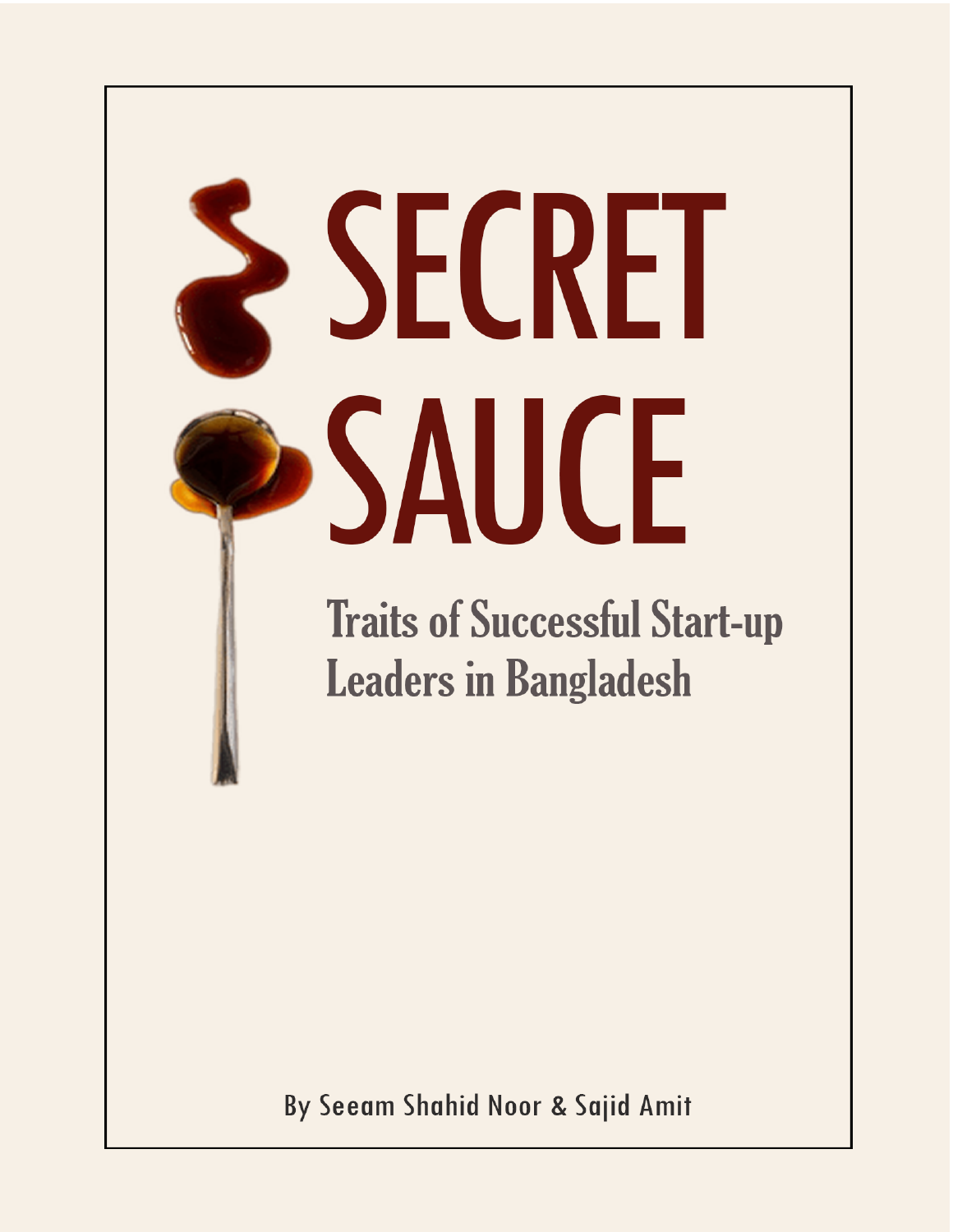#### "Secret Sauce": Traits of Successful Startup Leaders in Bangladesh

#### **CES WHITE PAPER**

#### **February 21, 2022**

Seeam Shahid Noor, *Research Associate, Center for Enterprise and Society, ULAB*

Sajid Amit, *Director, Center for Enterprise and Society, ULAB*

Copyright © 2022 Center for Enterprise & Society (CES) All rights reserved. CES encourages fair use of this material for non-commercial purposes with proper citation.

> CES Working Paper Series Center for Enterprise & Society University of Liberal Arts Bangladesh

> Cover Design by Tahmina Tunazzina

ISBN Number: 978-984-35-2430-0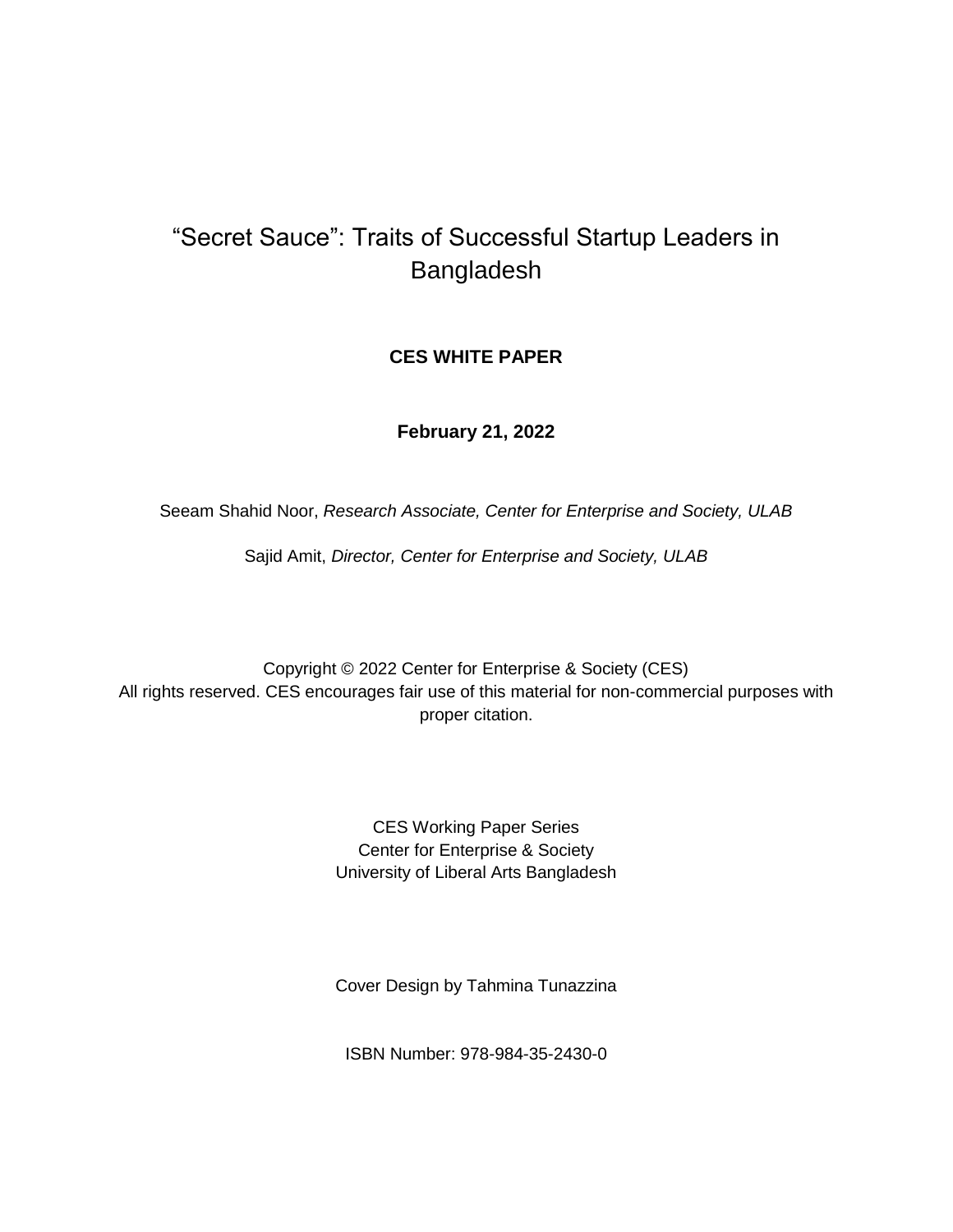#### **Table of Contents**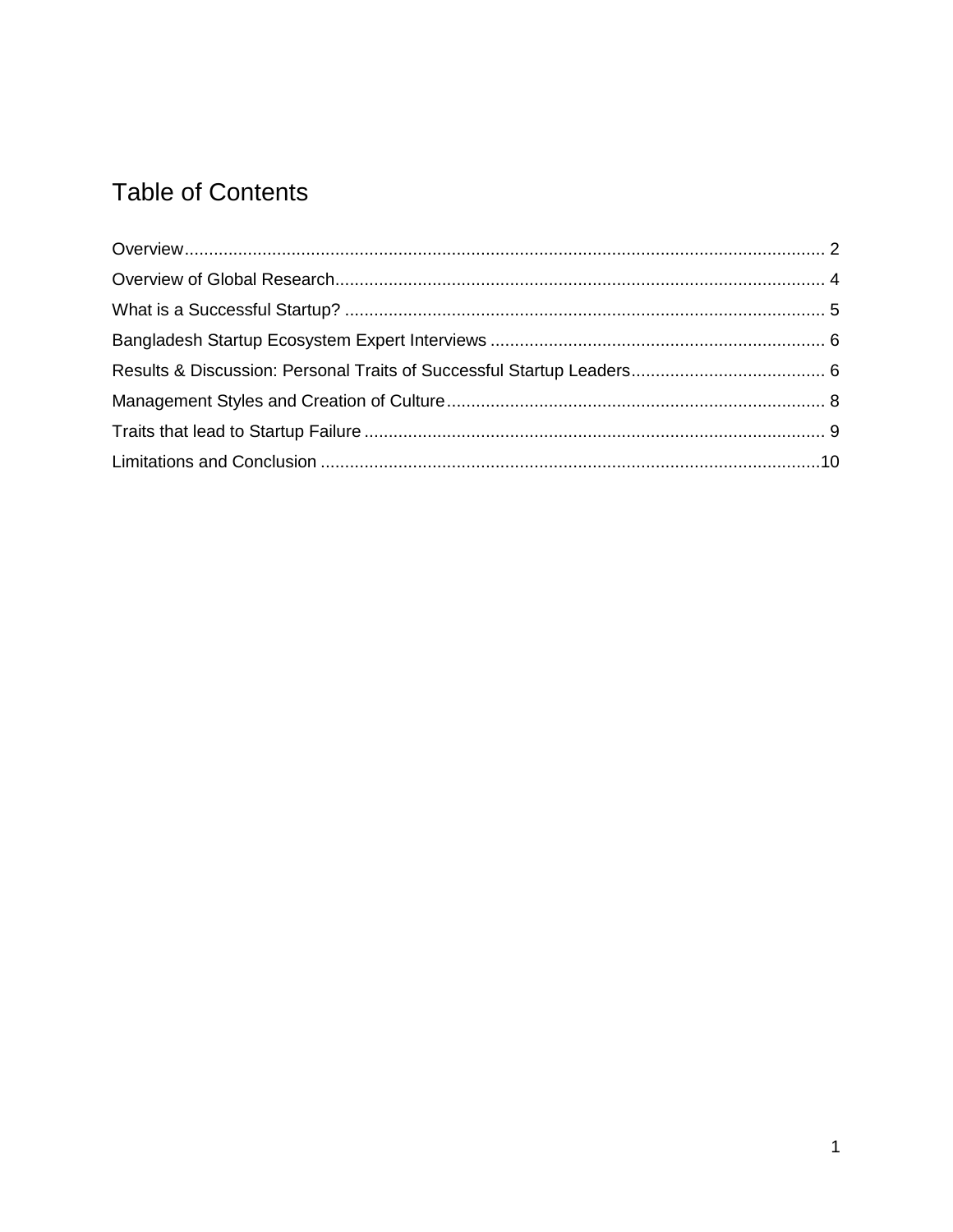#### <span id="page-3-0"></span>**Overview**

As of January 2021, the Bangladesh startup ecosystem disclosed 124 funding deals in total, raising a total of \$458M. Of this, a rather significant 94.7% (\$434M) comes from global sources.<sup>1</sup> While this is a considerable achievement, comparable economies have had far significant cumulative funds raised in their respective ecosystems. Nigeria, which has a slightly larger GDP than Bangladesh, saw \$1.37B raised in 2021 alone. Vietnam, which has an economy smaller than Bangladesh's but routinely outperforms in FDI inflows, saw over \$600M raised in the first 9 months of 2021 alone. Bangladesh clearly has much catching up to do. However, the flip side is that there is much growth to be had in the startup ecosystem in Bangladesh, and winners are likely to win big.

Data also bears out that fund raising will pick up in the coming years. While the total funds raised by startups was ~121M in 2019 and 2020 combined, Bangladeshi startups raised over 165M in 2021.



Figure 1: Funds raised by Bangladeshi Startups 2016 - 2021

Source: *Bangladesh Startup Dashboard, LightCastle Partners*<sup>1</sup>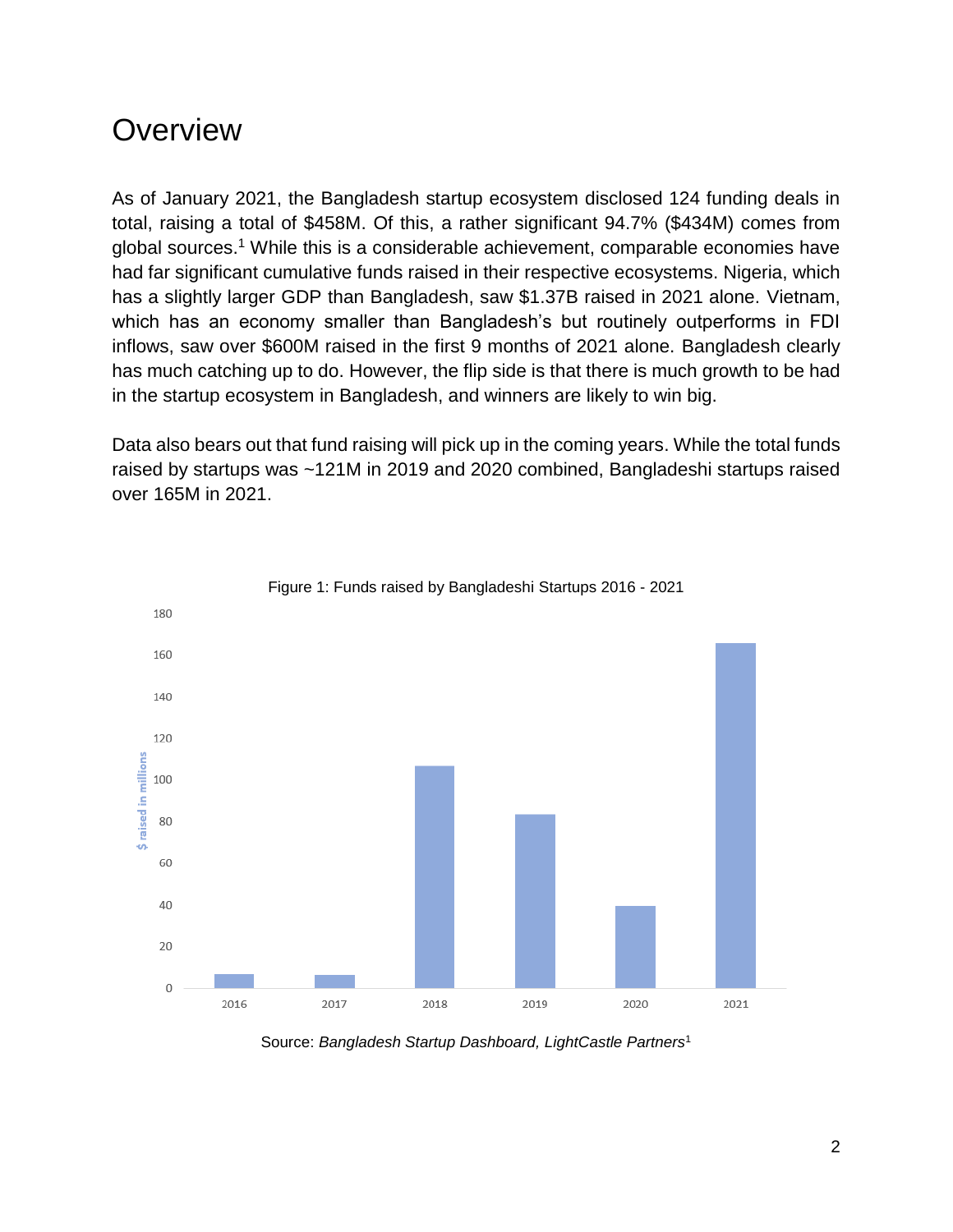It can optimistically be assumed that the scene is likely to expand as Bangladesh is projected to jump up 17 places and become the eleventh largest consumer market in the world by 2030 according to World Economic Forum.<sup>2</sup> By then, Asian economies will constitute 60% of the global consumer class, of which Bangladesh will become a significant contributor.

As global attention shifts to this growing startup ecosystem and local stakeholders position themselves to make the most out of this opportunity, structured knowledge that can provide data points to international stakeholders to inform decisions and accelerate the growth of this ecosystem becomes more crucial. There is a serious gap in professional research on the startup ecosystem. This white paper aims to fill that gap.

The goal of this white paper is to explore what leadership at successful startups in Bangladesh have in common. Global academic literature as well as findings from our expert interviews indicate that leadership ability of startup leaders is critical to the success of the startup. In fact, startup leadership could well be considered a valid area of research on its own, among scholars of business and entrepreneurship.

This white paper is structured as followed. We first review the global literature on this topic and then to validate our hypothesis, provide our qualitative findings on the local startup ecosystem derived from primary research, mainly expert interviews. We then organize answers according to the three questions we:

- *What are personal traits that are common in the leaders of good startups in Bangladesh?*
- *What are common methods in how those leaders manage teams or foster culture?*
- *What are some personal traits in startup leaders that have led to failures?*

It is not uncommon in academic literature to base entire studies around one or a few interrelated research questions. It is our intention to investigate into personal traits that enable startups to succeed, team spirit to be fostered, and traits that lead to failure. Of course, research in areas such as this has implications beyond academia. It is our hope that our findings can provide international and domestic stakeholders with practicable insights in facilitating growth of startups they are associated with, or the ecosystem at large.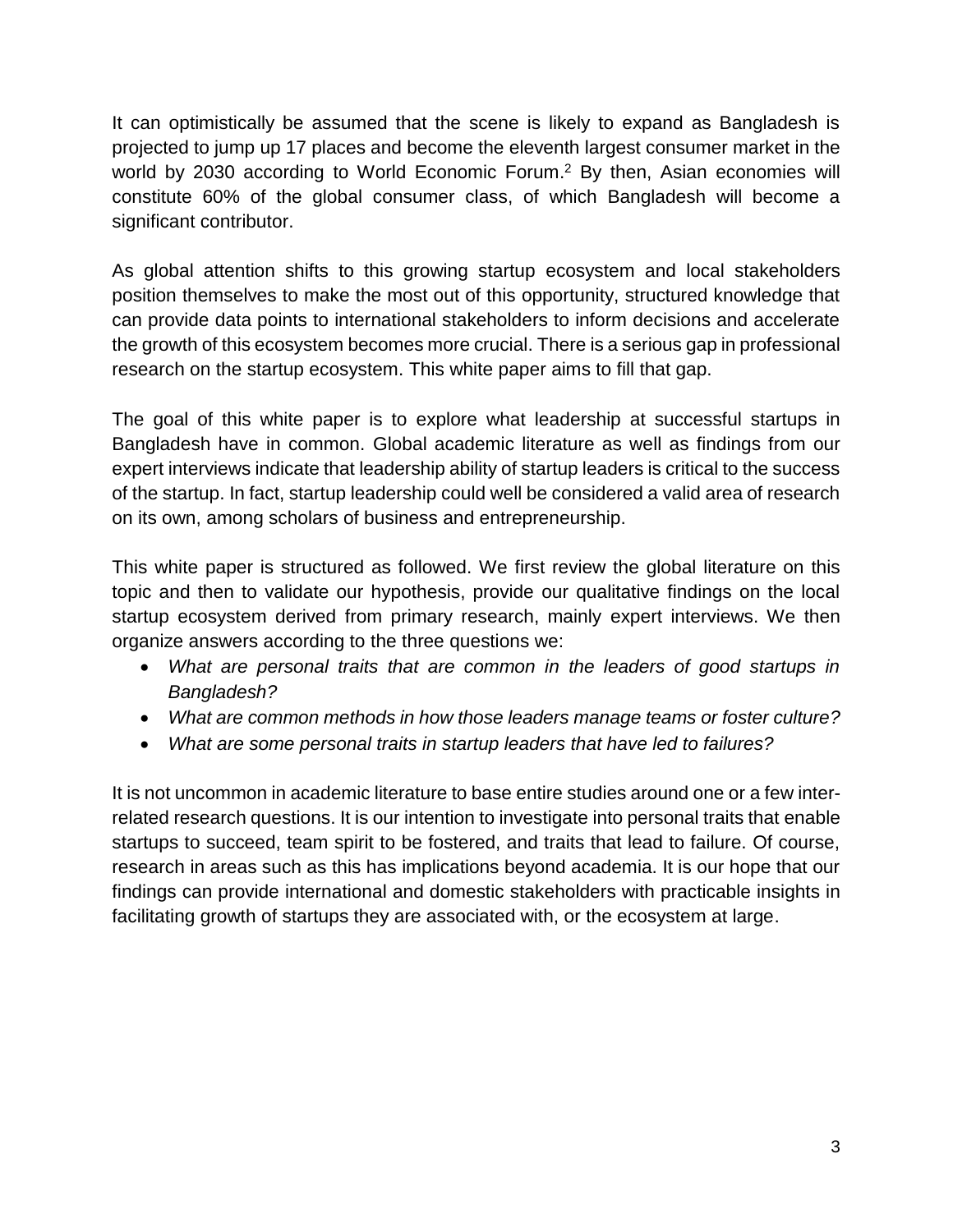## <span id="page-5-0"></span>Overview of Global Research

What are the secrets of highly successful startup leaders? Research from MIT Sloan Management School explored the issue of age of startup leaders and found that for the highest-growth new ventures, the **mean founder age was 45,** which is higher than many expect.<sup>3</sup> They discovered that there are numerous benefits to age of entrepreneurs: more social networks enabling them to leverage long-term relationships with co-founders or suppliers; greater financial wealth to deploy; and less difficulty in borrowing capital to fund expansion.

Researchers at the Stanford Graduate School of Business went deeper into this topic and learned that middle age only becomes a key factor of startup success if it's accompanied by **learning from entrepreneurial failure and taking risks**. <sup>4</sup> The Stanford researchers posit that founders in their mid-20s to early-30s who got an early start to running a firm and then opened a second one, have a higher chance of being successful, and in many cases are even more successful (as measured by generated sales, acquired customers, etc.) than founders who get started at a higher age

As for what type of culture founders fostered in startups that became successful, research by Harvard Business Review showed that what sets apart successful firms is the **creativity demonstrated and autonomy** enjoyed by employees.<sup>5</sup> Creativity is often a function of the organizational culture that a founder can foster. As research by McKinsey demonstrated that **a culture in which it is safe to fail (**as validated by leaders failing transparently) and easier to fail through technology, produces better business results and innovation over the long term. Leadership establishes the culture that pervades in an organization.<sup>6</sup>

Finally, as to why startups fail, according to research via a series of expert interviews conducted by Noam Wasserman in the book "The Founder's Dilemma," six out of nine failures were failures that happened due to "people issues".<sup>7</sup> Lindred Leura Greer, Associate Professor of Organizational Behavior at Stanford Graduate School of Business, has shown in her work how these failures happen mostly due to **co-founders failing to agree on who is the leader** (often stemming from personality traits like arrogance) and whose vision ought to be executed or a lack of agreeing on what culture to set leading to inability to produce business results or scale.<sup>8</sup>

However, before we explore if the global findings on successful startup leadership reflect the reality observed across successful startups in Bangladesh, it is important to explicate how we are defining successful startups.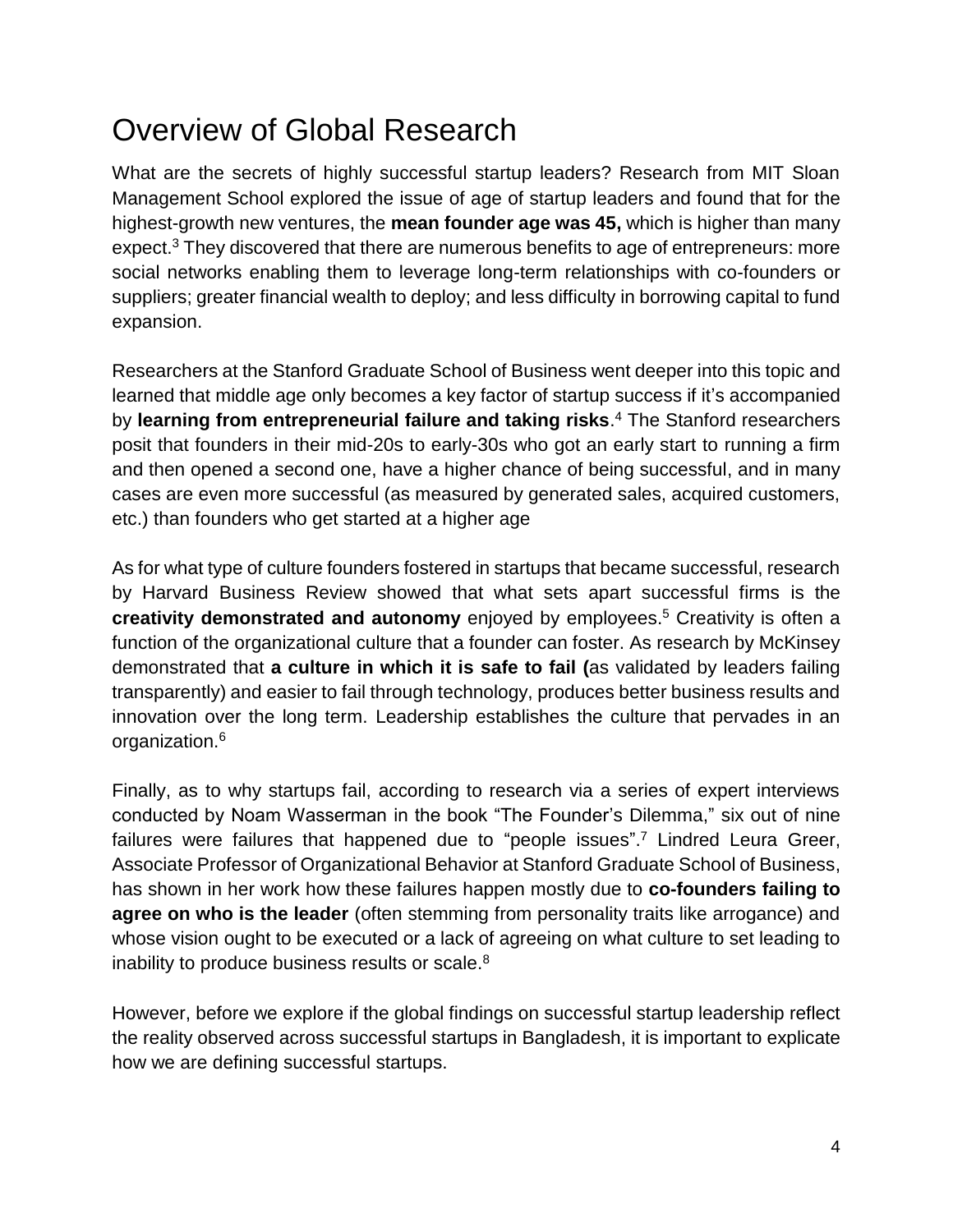## <span id="page-6-0"></span>What is a Successful Startup?

An objective definition of a successful startup is surprisingly complex. It is difficult to use key metrics such as profitability, recurring revenue, number of users, etc., since the importance of those metrics for the success of a startup varies from industry to industry and from stage to stage. Furthermore, data on those metrics are generally not publicly available or verifiable.

Subjective metrics like the impact of work on consumers or the society, brand recognition, etc., are hard to quantify and thus not easily useable for primary research. The Bangladesh startup ecosystem is yet to experience a reasonable number of successful exits, therefore "exits" cannot be reasonable proxy for success. In line with global research, an objective publicly available metric we can use to define a successful startup is fundraised to date.<sup>1</sup>

While other metrics like projected growth and the scale of the problem being solved can be used as supporting criteria after fundraised, these two metrics cannot be the primary criteria since they are correlated and often reflected in the amount fundraised. Based on fundraising criteria and using convenience sampling method, the startups that we have filtered as successful are Bkash, ShopUp, PaperFly, and Pathao. These companies have raised around \$10M - \$300M as publicly disclosed and are serving markets that comprise major portions of the fund raised: Fintech (50.5% of cumulative funds raised) and Logistics and Mobility (20.9%).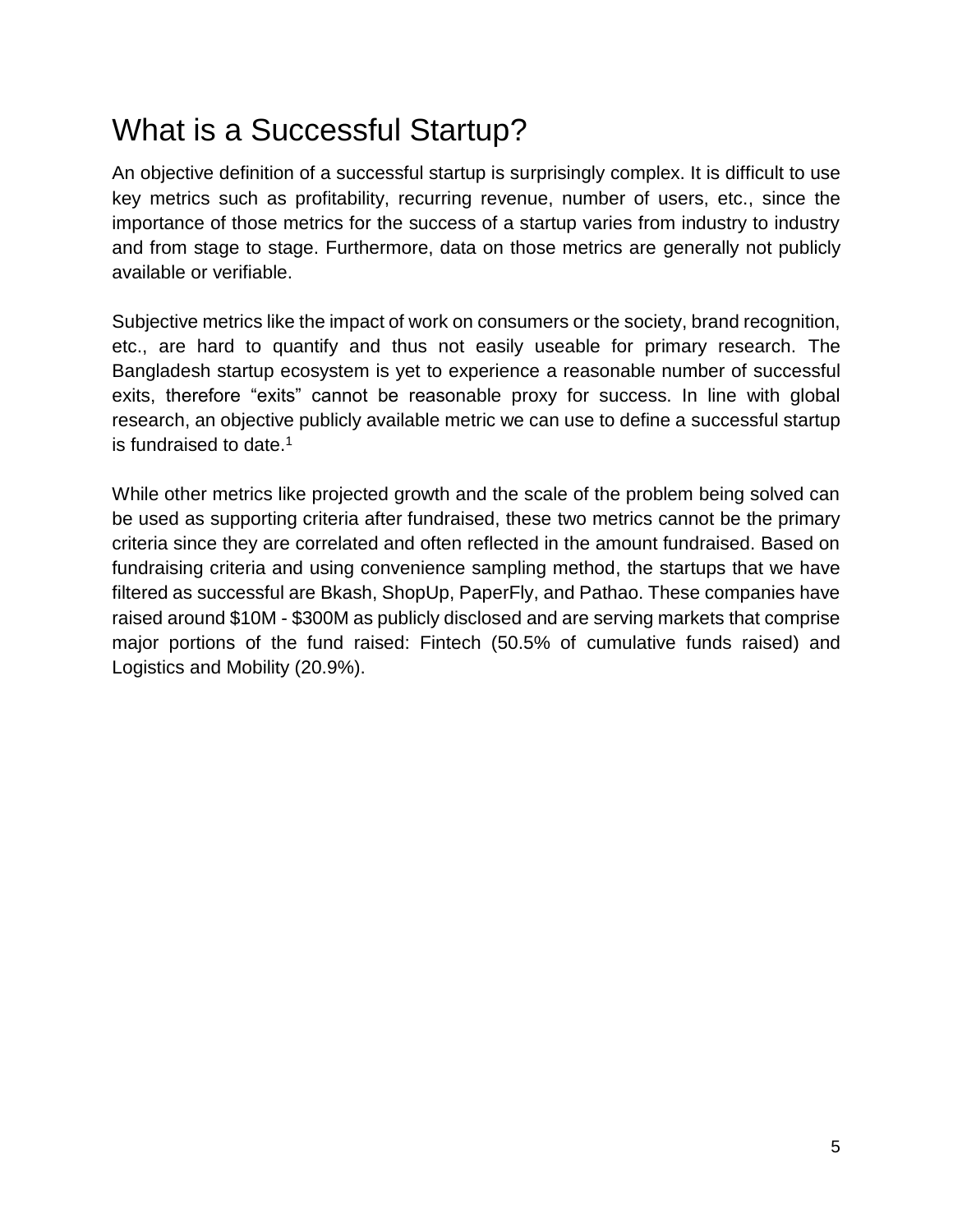# <span id="page-7-0"></span>Bangladesh Startup Ecosystem Expert Interviews

Although there is no prescribed upper or lower limit to expert interviews in academic literature, since this is a white paper, and not a full-fledged academic paper, we chose a sample size of 10. These 10 experts ranged from partners of reputed venture capital firms, leaders at top startup incubators, current and former leaders of top startups, and brokers/facilitators of large startup networks. Due to potential conflicts of interests, we have decided to keep the specifics of the identities of the interviewees anonymous except for the cases where we have received written consent to publish identities. We asked them regarding traits that founders of successful startups displayed; cultures founders and other leaders fostered through their management style; and traits that caused certain startups to fail. To avoid biases in their startup selection, we asked them to independently assess which startups they consider as successful and then asked them to identify the traits of the founders of those identified startups. It is to be noted that all respondentidentified startups were in the list of startups we mentioned in the previous section. Furthermore, we also cross-validated the qualitative findings to data we collected from  $\sim$ 25 founders two years ago, on management traits linked to startup success.  $9$ 

# <span id="page-7-1"></span>Results & Discussion: Personal Traits of Successful Startup Leaders

Although the interview discussions meandered, they were illuminating on various levels. There were select traits that were recurring in the conversations. These expert respondents have cumulatively interacted with several hundred startups in Bangladesh. The traits that make startup leaders successful are as follows: resilience, communication skills especially in English, growth mindset and strategic mindset (in no particular order).

**Resilience:** It is well-known that a large percentage of all startups fail.<sup>10</sup> A choice to launch a startup generally comes with opportunity costs that are challenging and often requires a high level of risk appetite. When a roadblock appears, it takes strong mental strength to circumvent it, in order to continue operations.

Startups regularly face difficult situations where they do not find product market fit, or cofounders fall out, investors or customers pull out, companies face financial crisis, and so on. Some of these crises are significant enough to discourage founders from continuing.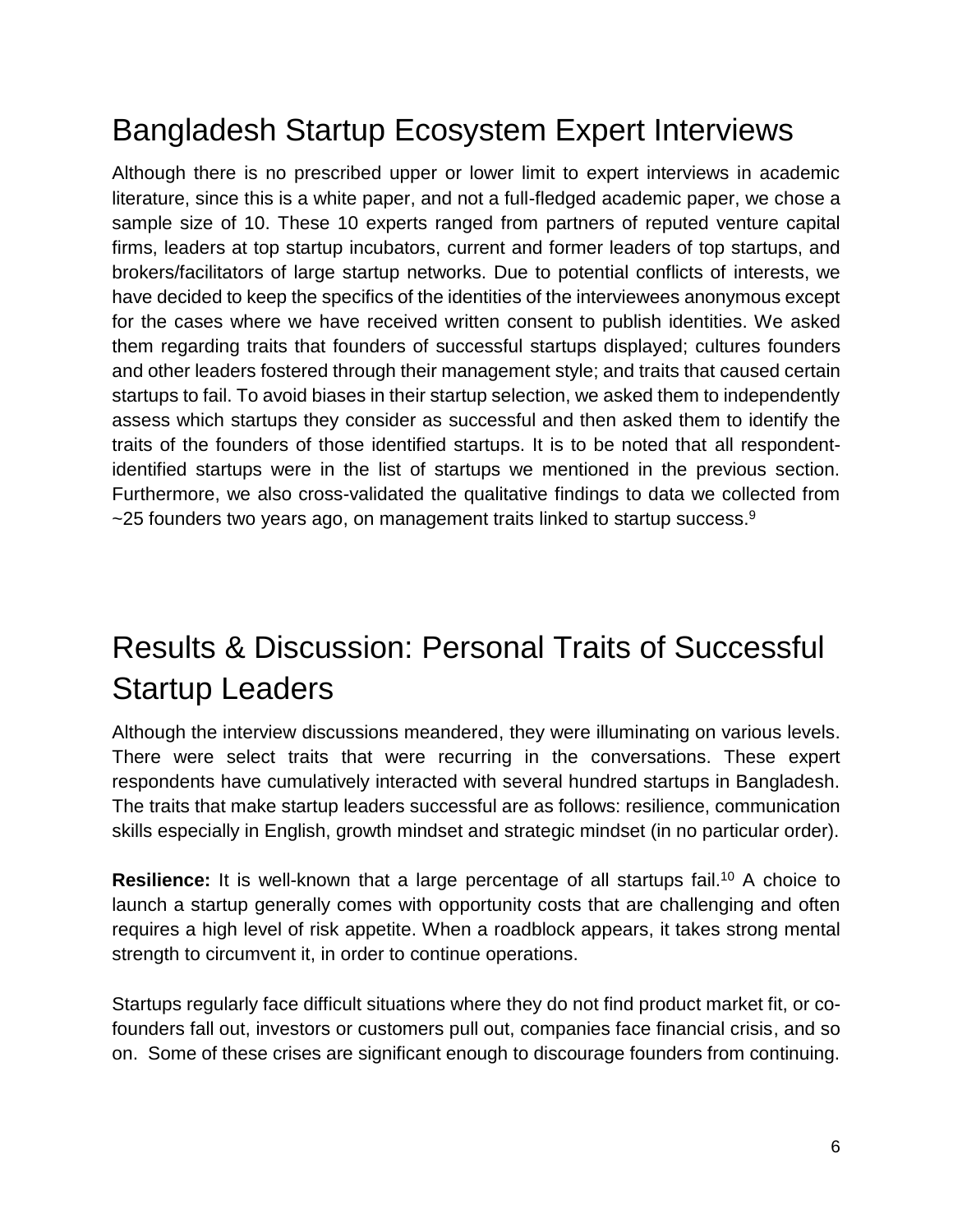Therefore, it ought to be of no surprise that all the interview respondents emphasized the importance of resilience as key trait among successful founders. Resilience implies patience in the face of setbacks and initiative and energy to continue to innovate around and despite challenges.

**Communication skills, especially in English:** Apart from building a great product/service and creating the company's strategic roadmap, C-suite founders, especially the CEO, typically dedicate most of his/her time raising funds or closing sales. Communicating why a product is worth purchasing or investing in, to diverse audiences becomes crucial to startup success over time.<sup>11</sup> As later stage fundraising is heavily dependent on gaining the trust and confidence of global investors, the capacity to own stakeholder relationships in a room full of English-speaking global investors has also become a critical skill.

In fact, while it is well-known that investors consider a variety of attributes about the firm, e.g., the product, the market and the economy before investing, as well as the founder profile. The founder and what he/she brings to the table becomes one of the most important considerations, and specifically, his/her ability to communicate effectively. This is also validated by academic literature.<sup>12</sup> It is interesting to note the preponderance of overseas educated founders and CEOs among successful startups in Bangladesh, e.g., bKash, Shohoz, Pathao, etc., who have high facility with the English language.

**Growth Mindset:** A founder fails repeatedly in the course of building a startup. In fact, successful startup founders learn by failing. A mindset that allows learning from failure is called the "growth mindset."<sup>13</sup> The existence of this mindset is the primary reason why serial entrepreneurs (entrepreneurs with multiple attempts at creating startups) who come of age during their second or third venture, show the highest rates of success.<sup>14</sup> The idea is that the combination of critical learnings taken from failed startups with built career capital (financial capital, strong human networks, domain-specific knowledge, etc.,) can increase the likelihood of success.

**Strategic Mindset:** A strategic mindset is one that combines vision and creative thinking about the future with discipline and rigor to enact that vision. According to qualitative research conducted by Y-combinators,<sup>9</sup> the most reputed startup accelerator in the world, a startup founder's most important tasks are to build products/services that can gain product market fit, lay out the strategic roadmap through which the company can develop, achieve scale, and define and meet key metrics. These activities require a blend of both creative thinking as well as the rigor to implement the thinking. People with strategic mindsets are both big thinkers as well as problem solvers. It is critical from our research that startup founders possess a strategic mindset.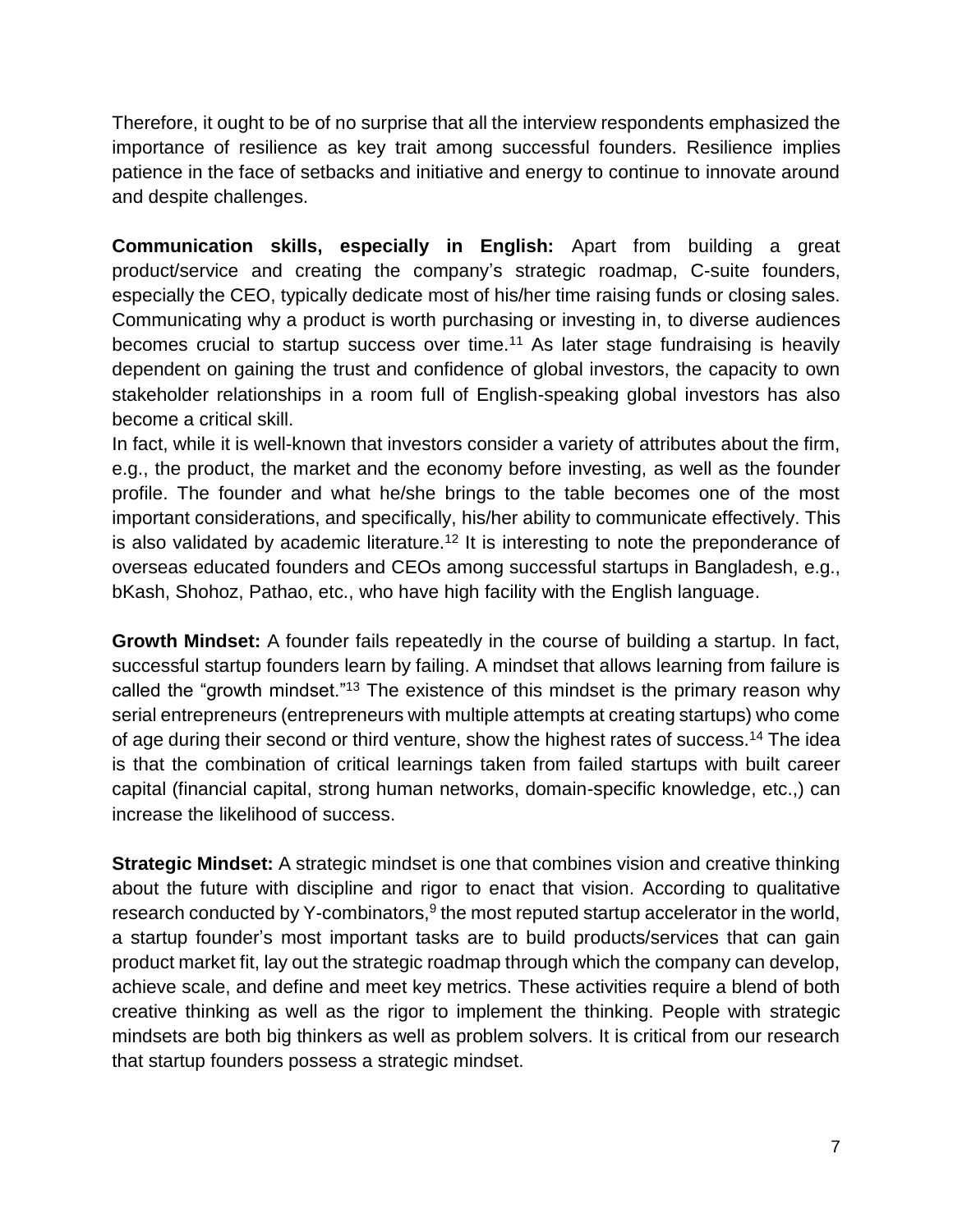# <span id="page-9-0"></span>Management Styles and Creation of Culture

However, the personal traits of a founder alone cannot ensure startup success. Founders are required to take active steps to ensure that a certain culture is fostered across the company that can complement the founder's vision and execution. Our research finds that there are elements to this culture that are common across successful startups and includes certain traits. Successful startups are those that have a willingness to fail, an orientation towards a vision, and de-centralization of authority, among other cultural traits. A discussion on these traits as follows.

**Willingness to Fail:** Teams in a startup culture can only innovate and outperform competitors and dominant players in the market if they can take risks that may pay off. Teams can only take risks in a transparent environment where it has been made clear by the leadership that it is safe to take risks.<sup>6</sup> An environment where employees are afraid of repercussions for failed risks is one where innovation is stifled and will most likely lead to startup failure. This is understood in theory but actualization in practice is difficult. Our interview respondents underscore the importance of regulating innovation, i.e., setting boundaries to innovation, in terms of resources such as time and budget, so there is a way of sandboxing or regulating failure. In fact, this practice is validated by findings from the existing research.<sup>15</sup>

**Vision-Orientation:** The strong possibility of high return (as measured by financial gains) on investments (as measured by time and effort put) must be communicated to the team by the founders to maximize the effort of the team. Furthermore, the team must be able to visualize exactly where their work fits into the larger picture and should be inspired to contribute to the vision.

Founders who are not able to foster this culture often experience lower productivity from team members, reduced effort, and high turnover. In fact, in a startup's early days, as many struggle to attract and retain the best talent, the lack of the startup's brand recognition can be substituted by the founder's ability to communicate vision, as a glue that binds teams together and avoids turn-over.

**De-centralization of Authority:** According to Paul Graham, co-founder of Y-combinator, the top performing startups have teams that display obsessive ownership over their business verticals. This means that they go to great lengths to ensure their business unit succeeds at reaching the milestones set for them. Each of these units begin to develop its own charismatic leader. Therefore, a successful startup leader has to be excellent at leadership development and create leaders at various levels of the organization. This decentralization of leadership and authority yields greater accountability at multiple parts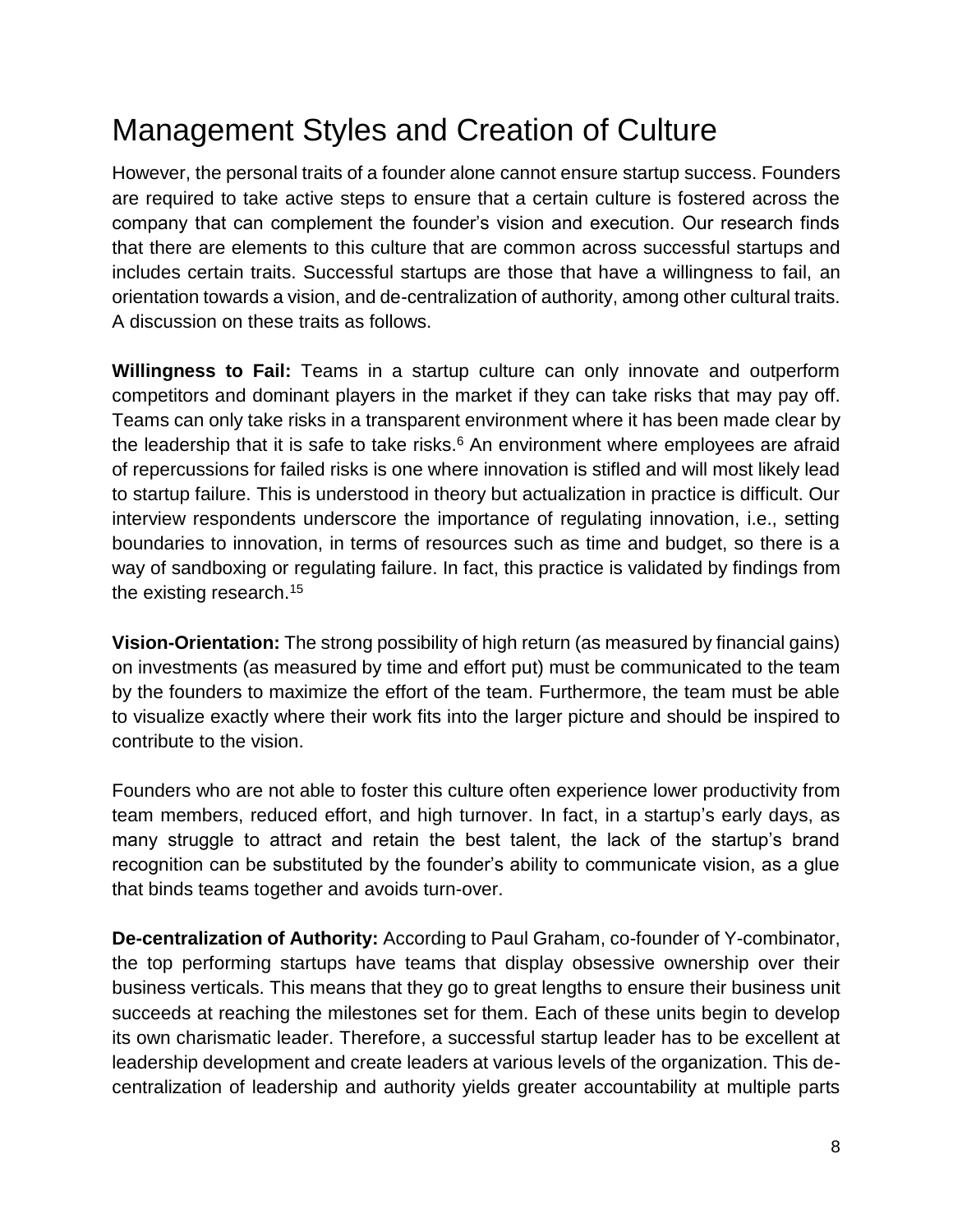and levels of the organization which has a notable impact on startup performance and fundraising. This is also validated by academic literature.<sup>16</sup>

Often, in fast growing startups, the founder or the CEO has to spend more time with leads of different business units than with on-the-ground matters, which means that business unit leads have to be exceptional leaders themselves.

There are several other managerial and cultural traits that came up in our interviews with experts. Other traits that were mentioned include openness to demographic diversity and a reward-and-recognition oriented culture. However, the ones described above are those that were the most frequently recurring.

### <span id="page-10-0"></span>Traits that lead to Startup Failure

Moving on from traits that ensure success, we also discussed with our expert respondents, traits that lead to failure. Several of our respondents have closely followed high-potential startups that failed, i.e., had to wrap up their businesses. For instance, one of the angel investors we interviewed, has observed startup failures in Bangladesh as well as overseas, and thus, had a unique vantage point.

In the opinion of experts we interviewed, lack of salesmanship skills, lack of humility, and limited coachability are some of the key reasons why startups fail. Of course, most founders, and perhaps, most people exhibit these traits at some level or another. The key point to note is that if founders display these traits at a high level, or combination of all these traits at a moderate level, then there is a higher-than-average likelihood that the startup will not become successful.

**Lack of Salesmanship Skills:** Founders will spend a large portion of time raising funds or selling their products/services to different stakeholders, be it suppliers, potential recruits, government authorities, strategic partners, or customers. Therefore, whether a startup succeeds will depend on whether the founder is good at selling. Selling is a skill that is not acquired from traditional educational institutions and often the negative connotation associated with the term "sales" or "business" in general leads to founders ignoring this skill leading to an incompetence in those skills.<sup>17</sup> The faster a founder accepts sales or fundraising's importance to the success of his or her venture, the higher the probability of success.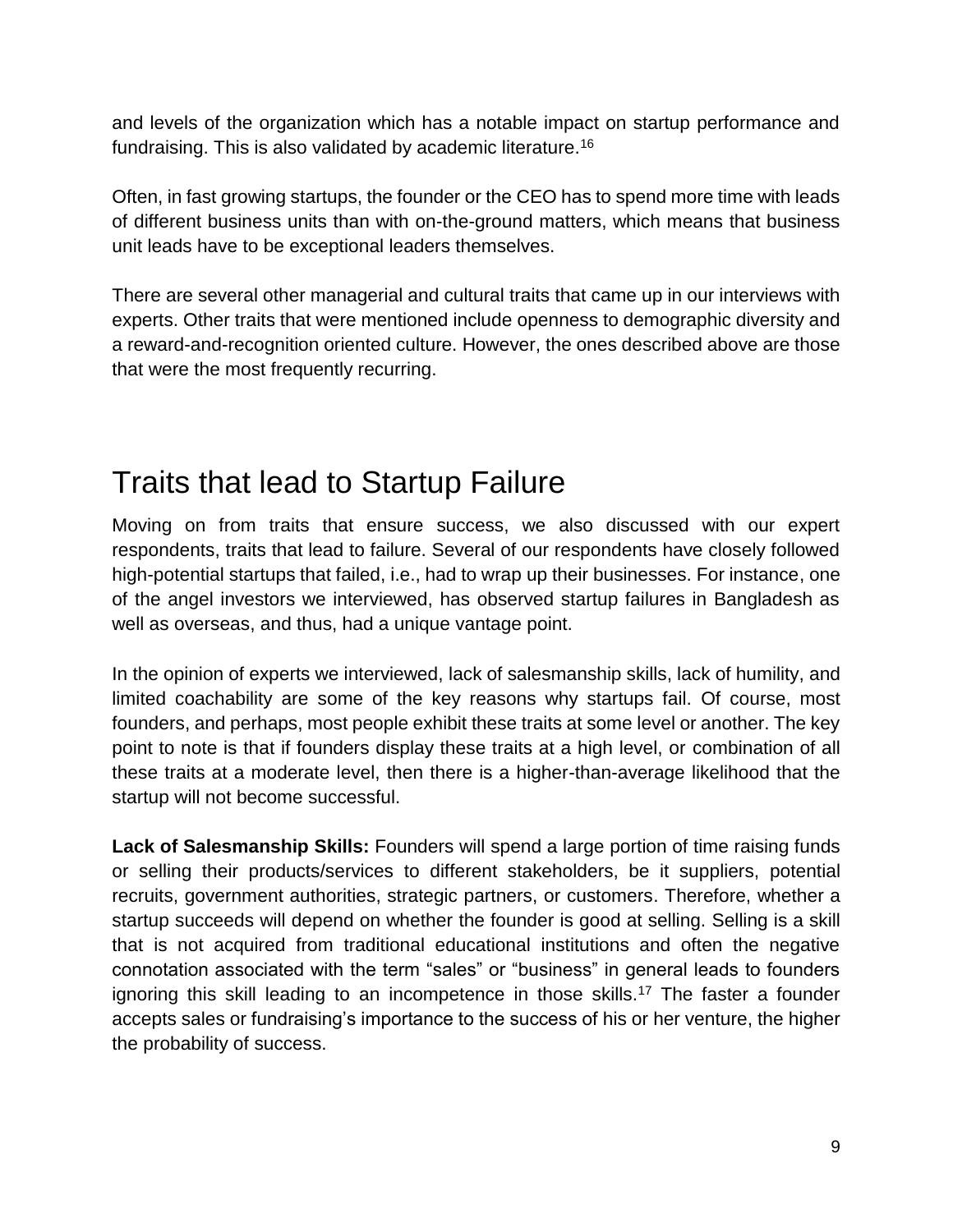**Lack of Humility:** Lack of humility or displays of arrogance compromises impedes a founder's capacity to learn and grow from mistakes or failures. Lack of openness to expert feedback, be it investors or other stakeholders, even junior colleagues, can be quite an Achilles Heel for founders. While confidence is critical for founders, hubris can be a strategic roadblock to success. Startups only become successful after multiple rounds of learning from failed products and initiatives. Therefore, it is critical that founders are able to put the firm's interests over their ego, at least when it matters the most. $^{18}$ 

**Limited Coachability:** Lack of coachability often arises from the lack of humility. Founders and their teams are often confronted with intellectual challenges such as insufficient understanding of customers, impractical revenue generation model, wrong talent leading a function, etc. These problems begin to manifest as startups begin to scale. Experienced investors who can add value to the company apart from bringing in funds or new leadership hires are often able to fix these problems. However, as much as investor may wish to coach founders, it is important that founders have the capacity to learn and be coached. Interview respondents mention that frequently, they run into founders who either refuse to accept ideas from outsiders or are insufficiently capable of absorbing new ideas.

#### <span id="page-11-0"></span>Limitations and Conclusion

This research is only a first step of a longer multi-year research project that will aim to cast a wide net on factors that lead to startup successes in the larger context of emerging markets, focusing on Bangladesh. The goal of this research was to engage startup ecosystem stakeholders and share their views of successful founder traits with a wider audience, particularly the ecosystem of current and aspiring founders.

This research does not draw heavily on extant academic literature, but focuses the discussion on findings from expert interviews. Subsequent research will seek to canvass the academic literature on this issue, in order to situate Bangladesh-specific findings in the realm of larger emerging markets research. Subsequent research will also seek to widen the sample of interview respondents.

The key-take away from this research is that successful founders are those who possess resilience, communication skills, growth mindset, strategic mindset, can foster a culture that is open to failure, vision-oriented, and enables leadership development. Founders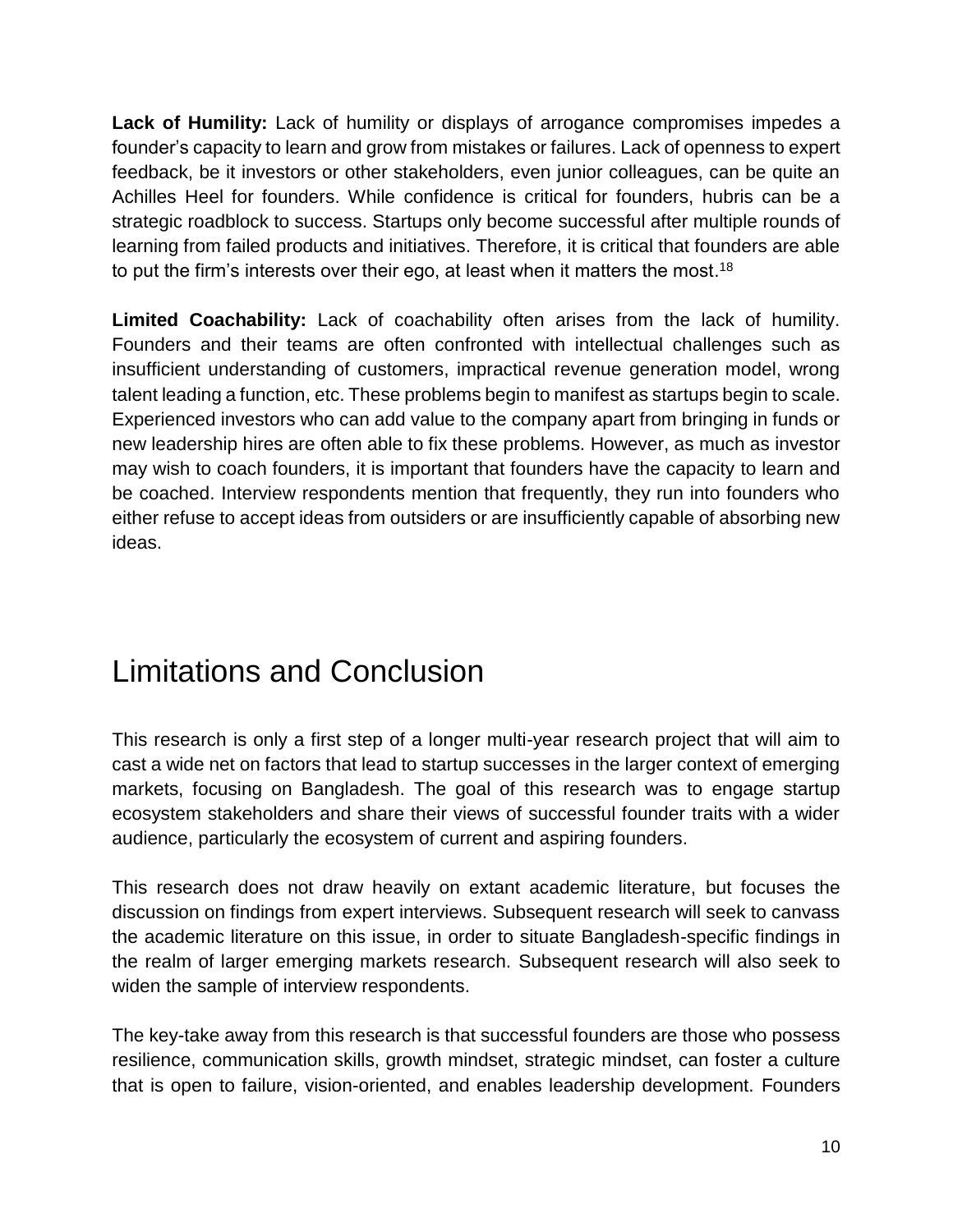that lack the ability to sell, humility, and coachability are far less likely to succeed in an ecosystem with such low odds.

*Seeam Shahid Noor is Product Manager, IBM and an alumnus of Harvard University, Class of 2021*

*Sajid Amit is Director, Center for Enterprise and Society, and Associate Professor, ULAB. He was Richard Hofstadter Faculty Fellow, 2005-2007, Columbia University.*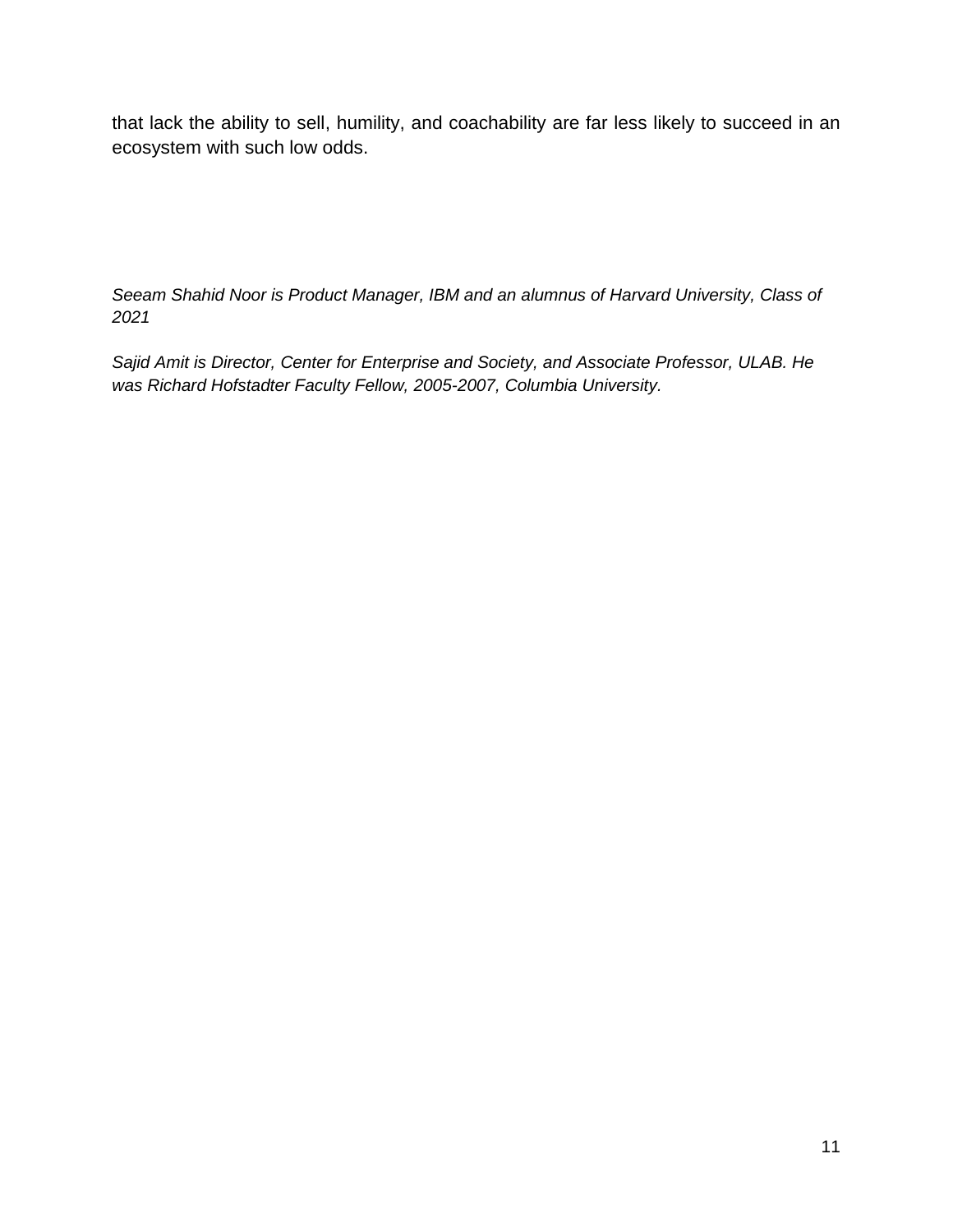#### **References:**

<sup>1</sup> Bangladesh Startup Ecosystem Funding Landscape Dashboard, LightCastle Partners: <https://www.lightcastlebd.com/startup-dashboard>  $\overline{a}$ 

<sup>2</sup> Asia's consumer class is growing, World Economic Forum:

[https://www.weforum.org/agenda/2021/10/growth-consumers-asia-indonesia-bangladesh-pakistan](https://www.weforum.org/agenda/2021/10/growth-consumers-asia-indonesia-bangladesh-pakistan-philippines)[philippines](https://www.weforum.org/agenda/2021/10/growth-consumers-asia-indonesia-bangladesh-pakistan-philippines)

<sup>3</sup> Founder Age for High-Growth Entrepreneurship, MIT Sloan: [https://mitsloan.mit.edu/alumni/founder](https://mitsloan.mit.edu/alumni/founder-age-high-growth-entrepreneurship)[age-high-growth-entrepreneurship](https://mitsloan.mit.edu/alumni/founder-age-high-growth-entrepreneurship)

<sup>4</sup> The Secrets of Highly Successful Young Entrepreneurs, Stanford GSB:

<https://www.gsb.stanford.edu/insights/secrets-highly-successful-young-entrepreneurs>

<sup>5</sup> Soul of a startup, Harvard Business Review:<https://hbr.org/2019/07/the-soul-of-a-start-up>

<sup>6</sup> Have you made it safe to fail, McKinsey & Company: [https://www.mckinsey.com/business](https://www.mckinsey.com/business-functions/mckinsey-digital/our-insights/fasttimes/have-you-made-it-safe-to-fail)[functions/mckinsey-digital/our-insights/fasttimes/have-you-made-it-safe-to-fail](https://www.mckinsey.com/business-functions/mckinsey-digital/our-insights/fasttimes/have-you-made-it-safe-to-fail)

<sup>7</sup> The Founder's Dilemma, Harvard Business Review:<https://hbr.org/2008/02/the-founders-dilemma>

<sup>8</sup> Startup success secrets, Stanford GSB:<https://www.gsb.stanford.edu/insights/startup-success-secrets>

9 What successful Bangladeshis have in common: [https://seeamshahidnoor.com/bangladeshi](https://seeamshahidnoor.com/bangladeshi-perspective/)[perspective/](https://seeamshahidnoor.com/bangladeshi-perspective/)

<sup>10</sup> Why startups fail, Fortune:<https://fortune.com/2014/09/25/why-startups-fail-according-to-their-founders/> <sup>11</sup> The secret of a Startup CEO, Y-combinator: [https://www.ycombinator.com/library/3k-what-s-the-](https://www.ycombinator.com/library/3k-what-s-the-second-job-of-a-startup-ceo)

[second-job-of-a-startup-ceo](https://www.ycombinator.com/library/3k-what-s-the-second-job-of-a-startup-ceo)

<sup>12</sup> Men, L. R., Chen, Z. F., & Ji, Y. G. (2021). Cultivating relationships with startup employees: The role of entrepreneurs' leadership communication. Management Communication Quarterly. https://doi.org/10.1177/08933189211017918

<sup>13</sup> See for example, a review of a well-received book called "Mindset" by Carol S. Dweck, PhD: <https://joshsteimle.com/book-club/mindset-carol-dweck>

<sup>14</sup> Coming of age, young entrepreneurs who become successful, Stanford GSB:

[https://www.gsb.stanford.edu/faculty-research/publications/coming-age-watching-young-entrepreneurs](https://www.gsb.stanford.edu/faculty-research/publications/coming-age-watching-young-entrepreneurs-become-successful)[become-successful](https://www.gsb.stanford.edu/faculty-research/publications/coming-age-watching-young-entrepreneurs-become-successful)

<sup>15</sup> See, for example, this policy note from OECD. [https://goingdigital.oecd.org/toolkitnotes/the-role-of](https://goingdigital.oecd.org/toolkitnotes/the-role-of-sandboxes-in-promoting-flexibility-and-innovation-in-the-digital-age.pdf)[sandboxes-in-promoting-flexibility-and-innovation-in-the-digital-age.pdf](https://goingdigital.oecd.org/toolkitnotes/the-role-of-sandboxes-in-promoting-flexibility-and-innovation-in-the-digital-age.pdf)

<sup>16</sup> Prommer L, Tiberius V, Kraus S. Exploring the future of startup leadership development. *Journal of Business Venturing Insights*. 2020;14:e00200. doi:10.1016/j.jbvi.2020.e00200

<sup>17</sup> How to start a startup, Paul Graham:<http://www.paulgraham.com/start.html>

18 Reasons startups succeed, Forbes: [https://www.forbes.com/sites/tanyaprive/2013/03/29/top-11](https://www.forbes.com/sites/tanyaprive/2013/03/29/top-11-reasons-startups-succeed/?sh=7bf26a7d2ab7) [reasons-startups-succeed/?sh=7bf26a7d2ab7](https://www.forbes.com/sites/tanyaprive/2013/03/29/top-11-reasons-startups-succeed/?sh=7bf26a7d2ab7)